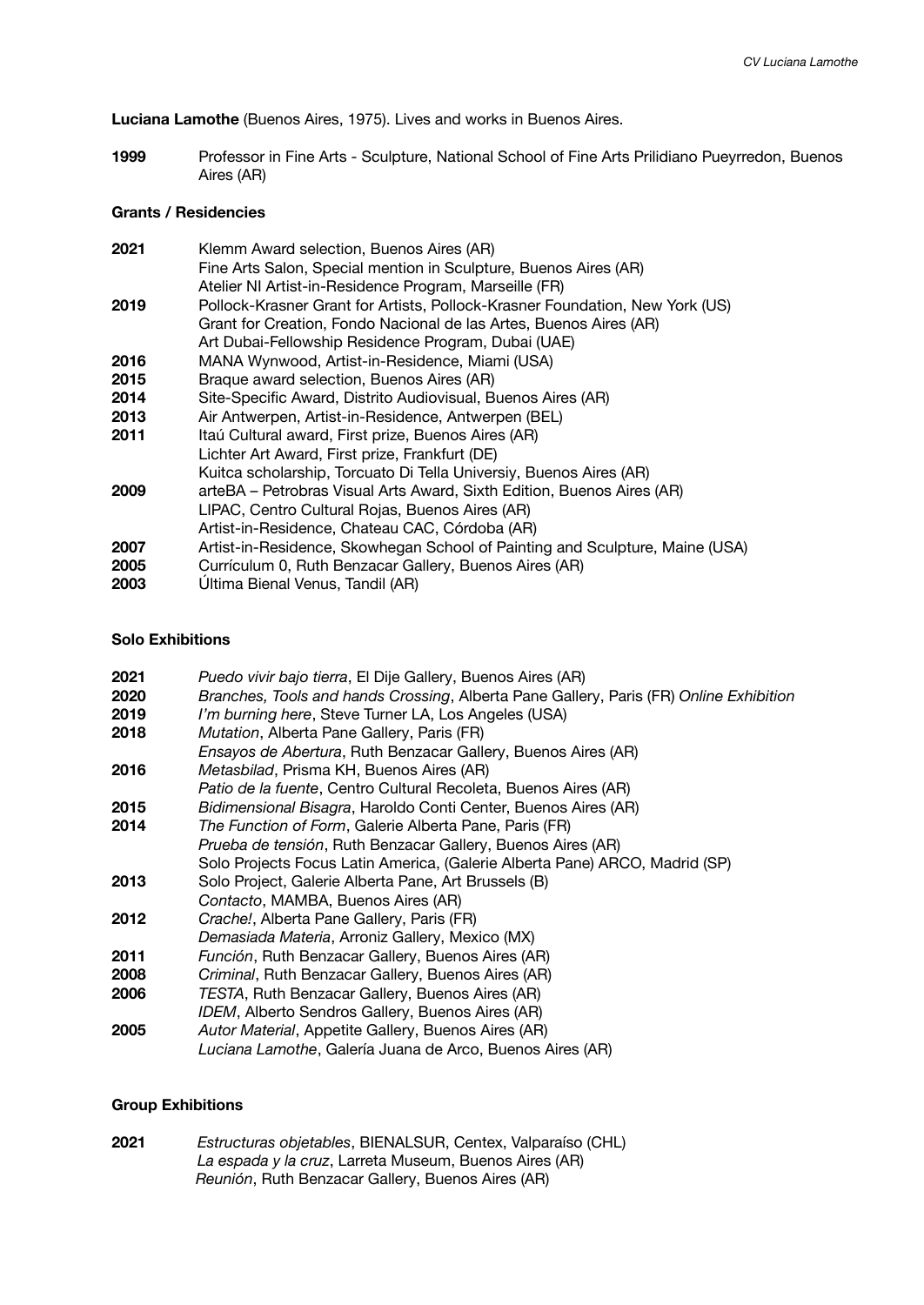|              | Fantasías plebeyas, BIENALSUR, Decorative Art Museum, Buenos Aires (AR)<br>Ciudad invisible, Rolf Art Gallery, Buenos Aires (AR)<br>XXIV Premio Klemm, Fundación Jorge Federico Klemm, Buenos Aires (AR)<br>109° Fine Arts Salon, Centro Cultural Kirchner, Buenos Aires (AR)                                                                                                                                                                                     |
|--------------|-------------------------------------------------------------------------------------------------------------------------------------------------------------------------------------------------------------------------------------------------------------------------------------------------------------------------------------------------------------------------------------------------------------------------------------------------------------------|
| 2020<br>2019 | 10. Lichter Art Award, Lichter Filmfest, Frankfurt (DE)<br>Meridians, Curated by Magalí Arriola, Art Basel Miami Beach, Miami (USA)<br>Persisting Realities, Kunstraum Kreuzberg / Bethanien, CTM Festival, Berlin (DE)<br>Intérieurs sur mesure, Alberta Pane Gallery, Paris (FR)                                                                                                                                                                                |
| 2018         | Extended Architectures, Alberta Pane Gallery, Venice (IT)<br>Basel Cities Public Art Program, Curator: Cecilia Alemani, Buenos Aires (AR)<br>ARCO Madrid, Gallery Bacelos, Madrid (SP)                                                                                                                                                                                                                                                                            |
| 2017         | Place: Contingencies of Use, CGAC, Santiago de Compostela (SP)<br>Formas de violencia, Centro Cultural Kirchner, Buenos Aires (AR)<br>ArteBA, RRO Dixit, Ruth Benzacar Gallery, Buenos Aires (AR)                                                                                                                                                                                                                                                                 |
| 2016         | Free Function, Gallery Steve Turner LA, Los Angeles (USA)<br>The Burried Mirror, 3° Montevideo Biennial (UR)<br>ArteBA, U-Turn Projects, Ruth Benzacar Gallery, Buenos Aires (AR)<br>Focus Latinamerica, Art Toronto, curated by Isabel Villanueva, Toronto (CA)                                                                                                                                                                                                  |
| 2015         | My Buenos Aires, La Maison Rouge, Paris (FR)<br>Nuevas Adquisiciones, MAR Museum, Mar del Plata (AR)<br>Omnidireccional, Recoleta Center, Buenos Aires (AR)<br>Hermano del Medio, Mite Gallery, Buenos Aires (AR)<br>Bellos Jueves, MNBA, National Museum of Fine Arts, Buenos Aires (AR)<br>ArteBA, Ruth Benzacar Gallery, Buenos Aires (AR)                                                                                                                     |
| 2014<br>2013 | Border-Bridges, LAKINO, Latin American Film Festivals Berlin, Berlin (DE)<br>Historico-vagabond, curators: Marie Frampier and Javier Villa, Nouvelles Vagues<br>in collaboration with Palais de Tokyo, Paris (FR)<br>The Small Where, Opus Project Space, New York (USA)                                                                                                                                                                                          |
| 2012         | Art Basel, Ruth Benzacar Gallery, Basel (CH)<br>Ultimas Tendencias II, MAMBA Museum of Modern Art in Buenos Aires (AR)<br>Air de Lyon, Foundation PROA, Buenos Aires (AR)<br>Tijera, Solo Projects, ARCO, Madrid (SP)<br>Sobre el espacio y sus continuidades, F.N.A. Buenos Aires (AR)                                                                                                                                                                           |
| 2011         | Doble penetración, Torcuato Di Tella University, Buenos Aires (AR)<br>Une terrible beauté est née, 11th Lyon Biennial, Lyon (FR)<br>Fluiten in het donker, De Appel Arts Centre, Amsterdam (NL)<br>Rastros de aserrín, Parque España, Rosario (AR)<br>Sabotaje, MACRO, Museum of Contemporary Art, Rosario, Santa Fe (AR)                                                                                                                                         |
| 2010         | Oscar Cruz Gallery, San Pablo (BR)<br>Beuys and beyond, Recoleta Cultural Center, Buenos Aires (AR)<br>Arte in Loco, Da Maré Museum, Rio de Janeiro (BR)<br>Paraconstrucción, Fundación Itaú Cultural, Buenos Aires (AR)                                                                                                                                                                                                                                          |
| 2009         | How to draw a cathedral, Max Protetch Gallery, New York (USA)<br>Festival internacional de cine independiente de La Plata, La Plata (AR)<br>Parques extremos, Château CAC, Córdoba (AR)<br>Argentina hoy, Banco do Brasil, San Pablo (BR)                                                                                                                                                                                                                         |
| 2008         | When things cast no shadows, 5th Berlin Biennial, Berlin (DE)<br>Tensa Calma, DPM Gallery (EC)<br>From panic to power, Angstrom Gallery, Los Angeles (USA)<br>Monstruos divinos, Fabro Space, Buenos Aires (AR)                                                                                                                                                                                                                                                   |
| 2007         | Violencias, Museo del Barrio, New York (USA)<br>Satellite exhibition, Göteborg International Biennial for Contemporary Art, Goteborg (SE)<br>Ellensburg Film Festival, Ellensburg (USA)<br>Survey, Vox Populi Gallery, Philadelphia (USA)<br>Cultura y media, Centro Cultural General San Martin, Buenos Aires (AR)<br>SSSSSHHHHH!!!, Centro Cultural de España en Argentina, Buenos Aires (AR)<br>Salto en Alto, Torcuato Di Tella University, Buenos Aires (AR) |
| 2006         | Teledivition Show, Film Festival, MNAC, Bucharest (ROM)                                                                                                                                                                                                                                                                                                                                                                                                           |